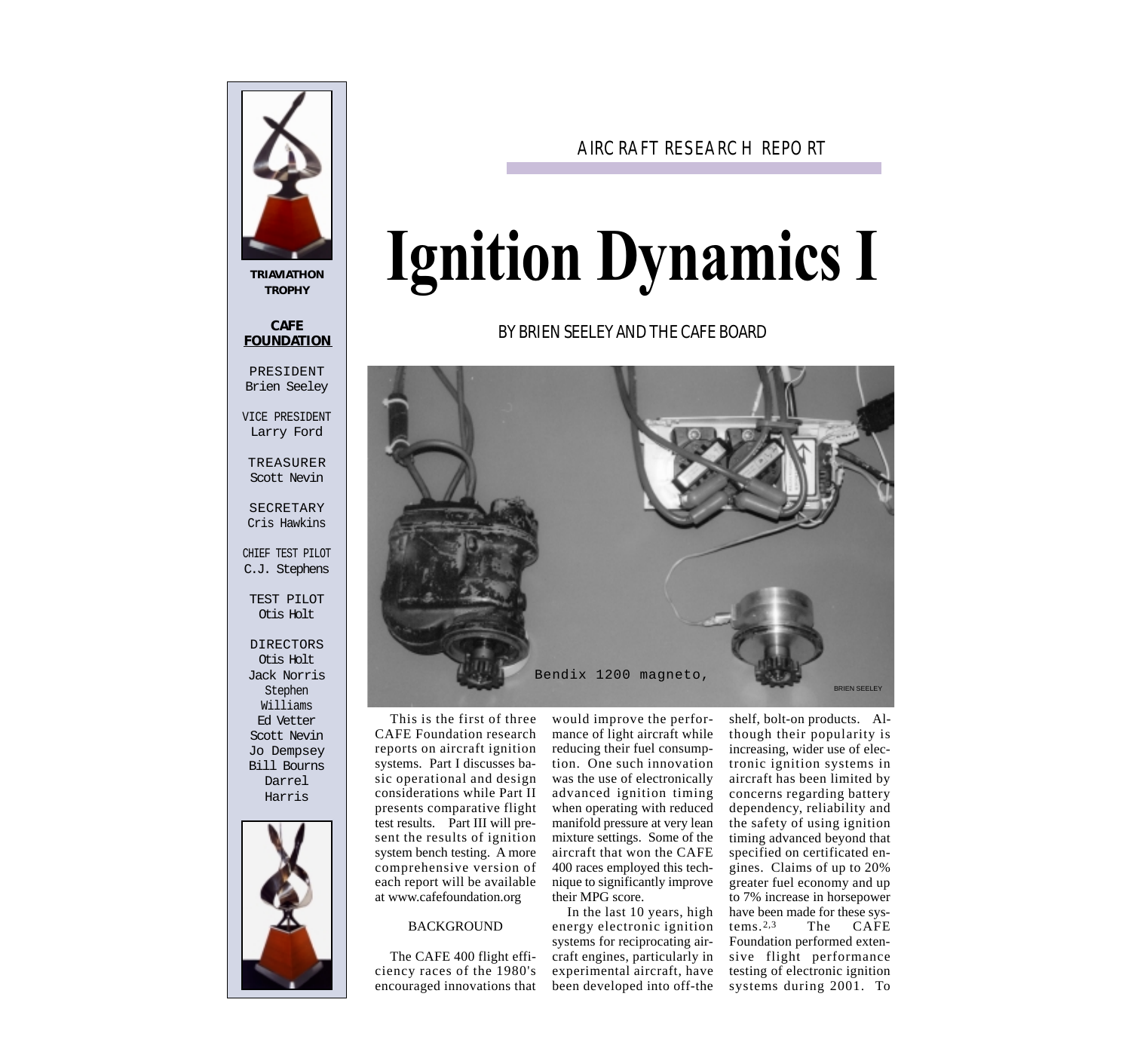properly evaluate the test results, a review of basic spark ignition engine operation is helpful.

#### **MAGNETOS**

In conventional aircraft magnetos, a high voltage arc crosses the spark plug electrode gap at the desired ignition timing point, typically at 25° before the piston reaches top dead center (25° BTDC). For the sake of simplicity and to avoid detonation, the 25° BTDC timing is held constant at all power settings and RPM's.

The peak voltage demanded from a magneto by a properly gapped aircraft spark plug seldom exceeds about 12,000 volts. The spark voltage and duration depend upon several factors as shown in the table below.4

| An increase in:     | <b>Makes</b><br>voltage | <b>Makes</b><br>duration |
|---------------------|-------------------------|--------------------------|
| Plug electrode gap  | increase                | decrease                 |
| Altitude, non-turbo | decrease                | increase                 |
| Mixture richness    | increase                | decrease                 |
| Water vapor         | increase                | decrease                 |
| Compression ratio   | increase                | decrease                 |
| Air temperature     | decrease                | increase                 |
| Gap airflow         | increase                | decrease                 |

Because the spark plug electrode gap is a main determinant of the voltage required to 'fire' the spark plug, magnetos typically use smaller gaps  $(-0.018")$  than high energy ignition systems (~0.030"-0.040"). If the spark plug gap is set too wide, the higher voltage discharge that this demands from the magneto's coil may ultimately cause the coil to short internally, overheat and fail. Gaps that are too small, although they increase spark duration, are subject to fouling and consequent misfiring. It is therefore very important to set the proper electrode gap when servicing aircraft spark plugs.

Use of larger magneto coils with higher voltage capability is limited by the tendency for stray arcing to occur within the magneto's distributor, especially at high altitude where it takes less voltage to initiate such a stray arc. The Bendix 1200 magneto, shown in the first photo, was introduced circa 1965 as a modern "high altitude" magneto. It uses an extra large high voltage coil and has exceptionally wide separation of its distributor electrodes to prevent stray arcing. Its coil is capable of generating as much as 30,000 volts.5

In the quest for better fuel economy, automotive engineers have developed distributorless ignition systems that allow the use of even higher energy sparks without unwanted arcing. High energy sparks are better able to ignite very lean mixtures.

## COMBUSTION DYNAMICS

Ideally, the rise and fall of cylinder pressure is timed by the ignition event so that as much of the pressure as possible is used for the mechanical work of pushing the piston. The ignition timing that accomplishes this is called "maximum brake torque" (MBT) timing. MBT timing must also account for the piston's ever-changing mechanical leverage on the crankshaft during the expansion stroke. For a given engine at a given power setting, MBT timing causes the peak cylinder pressure to occur slightly after top dead center, often in the range of 11°- 16° ATDC. Igniting the mixture too early or too late causes a reduction in power. Likewise, if the mixture burns too slowly, burns incompletely or extinguishes prematurely, power loss will occur. Deviations from MBT timing of  $+/- 3^\circ$  BTDC produce only 1-2% reduction in torque, so that cycle to cycle timing accuracy of 1° should generally be adequate to sustain near optimum torque.6 See Figure 1.

The details of the propagation of the flame front created at the spark plug exert an important influence on fuel economy and power. The speed and direction of the flame front's dispersion are mainly influenced by gas flow (swirl and turbulence), fuel/air mass ratio, and the homogeneity, atomization and exhaust gas dilution of the mixture. Ideally, the fuel mixture burns smoothly and completely at the proper rate and does not explode or detonate.

#### FUEL MIXTURE

Most reciprocating aircraft engines are equipped with a mixture control to allow adjustment of the leanness or richness of the inducted fuel to air mass ratio (or weight ratio). The exhaust gas temperature, speed of combustion, ideal ignition timing and

COMPARATIVE AIRCRAFT FLIGHT EFFICIENCY, INC. The CAFE Foundation: A Non Profit, All Volunteer, Tax-exempt Educational Foundation 4370 Raymonde Way Santa Rosa, CA. 95404. FAX 707.544.2734 Aircraft Test Facility, Santa Rosa Airport 707.545.CAFE (hangar, message) America Online: CAFE400@aol.com

# **IMPORTANT NOTICE**

Any reproduction, sale, republication, or other use of the whole or any part of this report without the consent of the Experimental Aircraft Association and the CAFE Foundation is strictly prohibited. Reprints of this report may be obtained by writing to: Sport Aviation, EAA Aviation Center, 3000 Poberezny Road, Oshkosh, WI. 54903-3086.

# **ACKNOWLEDGEMENTS**

This study was supported by grant funding from the Experimental Aircraft Association and by FAA Research Grant Number 95-G-037. The CAFE Foundation gratefully acknowledges the assistance of Klaus Savier, Ben Ellison, Lyle Powell Jr., Paul Loewen, Tim Davis, Steve Penning, Wyman Shell, Wayne Reece, Walt McPeck, Bob Pixton and Anne Seeley, EAA Chapter 124, and the Sonoma County Airport FAA Control Tower Staff.

#### **SPONSORS**

Experimental Aircraft Association Federal Aviation Administration Engineered Software "PowerCadd" and WildTools Bourns & Son Signs

AeroLogic's Personal Simulation Works DreeseCode Software-www.dreesecode.com

engine power all vary with changes in this ratio. When flying at altitudes above about 5000 feet, appropriately leaning the mixture improves power, economy and engine vibration.

Gasoline powered engines typically operate with fuel/air mass ratios that vary from a lean value of about 0.056 to a rich value of about 0.083. For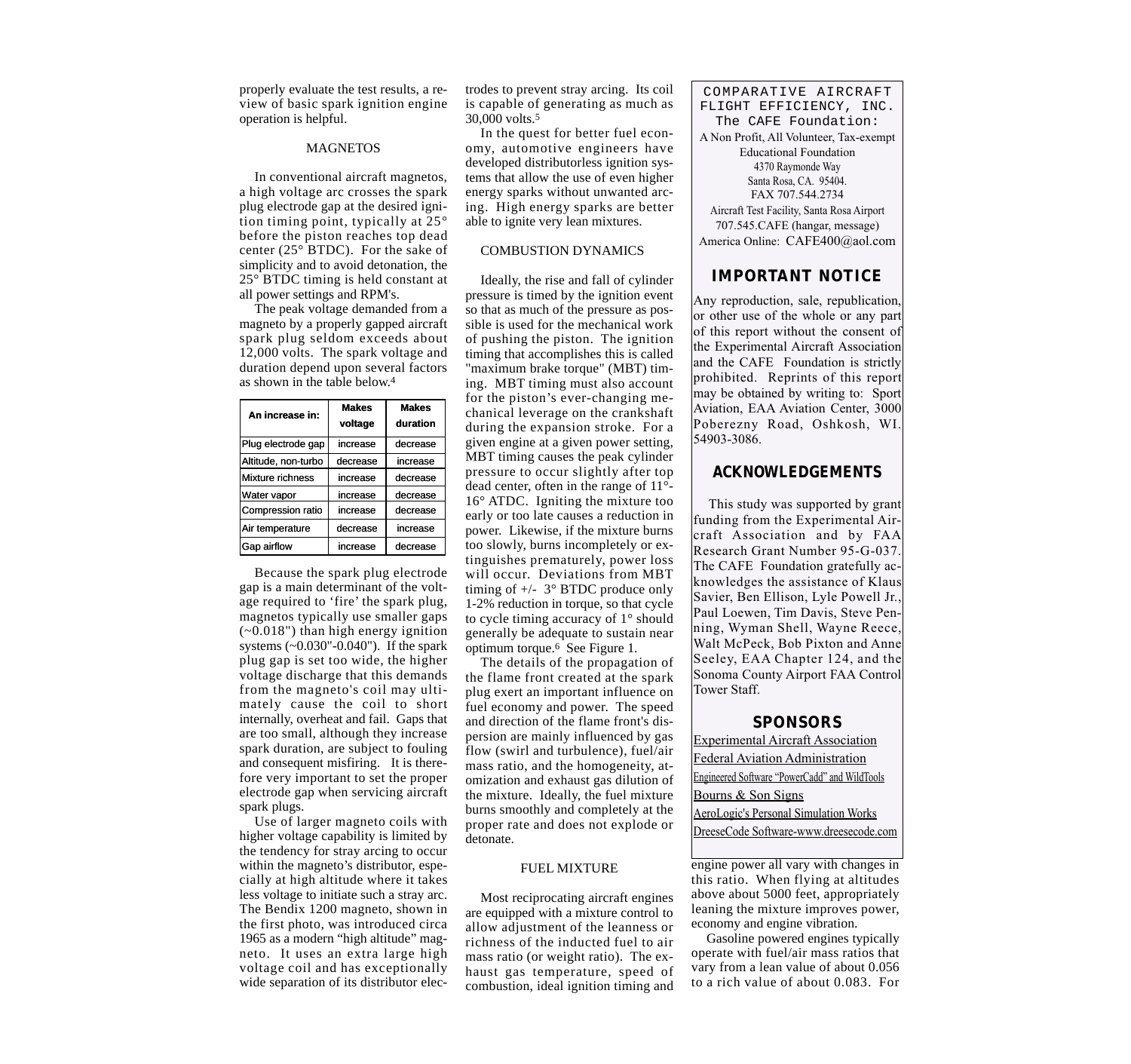

takeoff at full power near sea level, fuel/air ratios are often enriched to as high as 0.11 so that excess fuel can serve as a coolant and help prevent detonation.

Depending on the fuel's chemical composition, a fuel/air ratio of about 0.065 to 0.067, produces a "stoichiometric mixture", meaning that it has the chemically correct proportions of fuel and oxygen. A stoichiometric mixture will burn completely, oxidizing all of the fuel molecules with little or no residual oxygen. It produces the highest or "peak" exhaust gas temperature (EGT) for a given manifold pressure and RPM and requires the least amount of ignition energy to ignite. Fuel mixtures that are leaner or richer than stoichiometric will produce cooler EGT values.

Flame speed varies dramatically with the fuel/air mixture. As the mixture is leaned from the stoichiometric ratio, it burns progressively more slowly. As the mixture is made richer than stoichiometric, flame speed progressively increases, up to a fuel/air ratio of about 0.080, which is the fastest burning mixture possible. As the mixture is enriched beyond the 0.080 ratio, it will burn progressively more slowly.<sup>7</sup>

Maximum horsepower,, and thus maximum true airspeed, is produced by mixtures that are about 100° F below peak EGT on the fuel-rich side of stoichiometric.8 Such mixtures are called "100° F. rich of peak" (ROP).

As the mixture is leaned from this "best power mixture" point, power and airspeed steadily diminish, while CHT rises slightly to peak at around 50° ROP. The flight data in Figure 2 illustrate these phenomena.

A fuel/air ratio of about 0.059 gives an EGT about 50° "lean of peak" (LOP) and this has popularly been considered the mixture for best economy or best miles per gallon.9

Actually, the best economy mixture is that which delivers the lowest value in pounds of fuel per horsepower per hour for the engine as a whole, a term defined as the engine's brake specific fuel consumption, or b.s.f.c. Piston engine b.s.f.c. values can range from about 0.38 to 0.60 lb./hp/hr. and vary with mixture, manifold pressure, RPM and ignition timing. The b.s.f.c. serves as a yardstick for the fuel efficiency of different engines and power settings and is an important determinant of range, payload and cost of operation.

An engine's best (i.e., lowest) b.s.f.c. occurs at a particular MBT ignition timing that will vary depending upon the engine's power setting. The more the mixture is leaned from stoichiometric, the more advanced will be its MBT ignition timing, because the leaner the mixture, the more slowly it burns.

Figure 2 indicates that, for the CAFE testbed aircraft, best MPG and maximum relative CAFE score occur at an EGT that is over 100° LOP, where the peak CHT has fallen by about 50° F. This unusually lean mixture operation is made possible by some modifications made to the test engine's induction and exhaust systems.



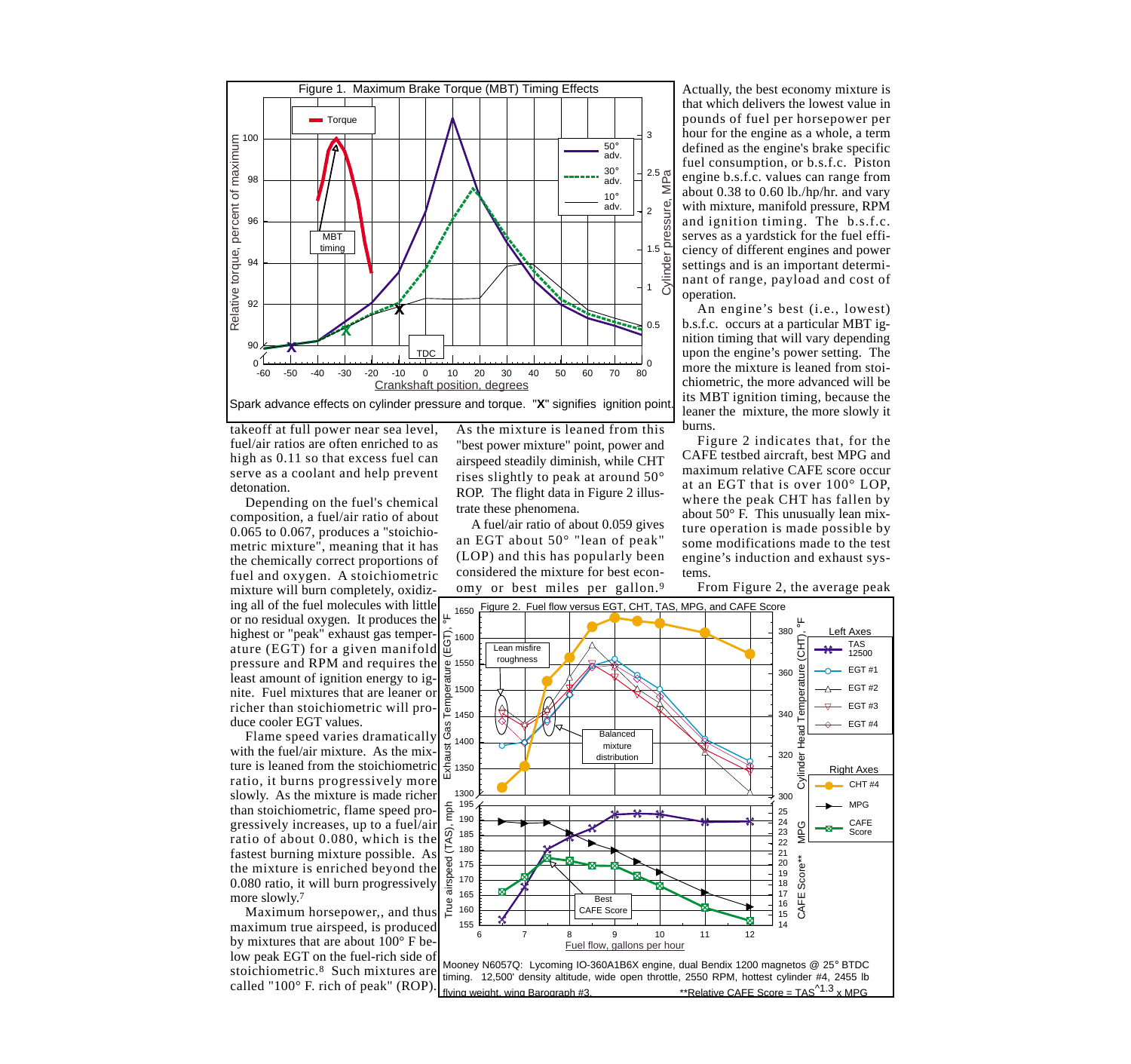EGT occurs at about 8.7 gph at 2550 RPM and wide open throttle at 12,500' altitude. Assuming that represents a stoichiometric fuel/air ratio of 0.066, and noting that the leanest fuel flow for smooth operation is 7.0 gph, the test engine's lean operational limit with dual magnetos can be calculated to be a fuel/air weight ratio of:

 $(7.0/8.7)$  x  $0.066 = 0.053$  fuel to air

## DUAL IGNITION OPERATION

Aircraft engines must time their ignition so that the resulting flame front smoothly propagates across their large diameter combustion chambers within a short time period. Initiating flame fronts of finite speed from two separate spark plugs helps assure that all of the fuel mixture will be consumed before the exhaust valve opens. Aircraft engines typically have uneven mixture composition with significant combustion chamber turbulence and swirl. Two spark plugs are better than one for igniting mixtures of variable compositions and flow velocities. In addition, dual spark plugs provide redundancy and reduce the tendency for knock. For these reasons, aircraft engines typically use two separate spark plugs.10

Lycoming states that a conventional aircraft engine loses about 3% of its power when one of its two magnetos is turned off. $11$  EGT rises during single magneto operation. These effects are due to fuel burning *after* it leaves the cylinder. This late burning can be explained as follows:

During single magneto operation, only one of the two spark plugs per cylinder is firing and its flame front must therefore travel farther and thereby take longer to fully consume the inducted mixture. Standard dual magneto ignition timing is predicated on having both spark plugs initiate combustion, with each of their flame fronts having a shorter distance to travel. When only one plug fires, standard timing is too late, causing the mixture to continue burning after the exhaust valve opens. Optimally advancing the ignition timing can provide more 'burn time', so that the flame front from a single spark plug *can* more fully consume the mixture before the exhaust valve opens, and

thus reduce EGT and produce more power. Likewise, if, during *dual* magneto operation, the ignition of a super lean mixture succeeds at only one of the cylinder's two spark plugs, slightly advancing the ignition timing improves power.

#### **KNOCK**

If the ignition timing is too advanced, the ignition pressure wave crossing the combustion chamber can induce the mixture at various other points in the chamber to spontaneously ignite. This produces undesirable irregular burning with intense pressure fluctuations, very high combustion pressure peaks and loss of power. The hammering or pinging sound that results is called 'knock' or 'detonation'. At high engine speeds, knock may not be audible. It can begin insidiously and progress as a vicious cycle of increasing temperature and knock intensity.

The sharp peaks in pressure and consequent high temperatures of knocking can quickly produce structural engine damage and engine failure. A typical result of light knock is an erosion of the piston crown that looks as if it had been heavily sandblasted. A borescope examination can sometimes detect such knock damage. Knock is the foremost reason to avoid excessively advanced ignition timing.

Susceptibility to knock is highest at mixtures that are stoichiometric or slightly richer than stoichiometric, precisely where many pilots have been taught to set the fuel mixture. Here, if one spark plug is fouled or misfiring, knock becomes even more likely. Knock tendency is much reduced at very lean, slow-burning mixture settings. High compression ratios and high inlet air temperatures increase knock tendency.

Ideally, ignition timing advance should be controlled by knock sensor in a closed control loop to continually operate just below the knock limit where MBT timing and, thus, best power are usually to be found. Unfortunately, knock sensing transducers work poorly in aircraft engines because of the high noise and vibration levels that exist.

#### LEAN MISFIRE

Flame speeds of 75 cm/s at stoichiometric mixtures slow by nearly one third to only 52 cm/s at the lean fuel/air ratio of 0.052. Diluting a stoichiometric mixture by just 20% with recirculated exhaust gas reduces the flame speed to only 23 cm/s.12

With very lean mixtures, some combustion cycles may burn so slowly that flame propagation is completed just prior to exhaust valve opening, i.e. too late in the cycle to do much work. In such a case, a large fraction of the energy release occurs late in the combustion cycle when changes in cylinder volume are more rapid, causing greater variations in cycle to cycle pressure and end gas residuals. With even further leaning, there is further power loss as some cycles occur in which the flame continues its slow burn *after* the exhaust valve opens, wasting energy and increasing EGT. This slight rise in EGT is a sign of lean misfire and may indicate that only one of the two spark plugs has succeeded in igniting the charge.

With further leaning, cycle to cycle fluctuation in peak cylinder pressure becomes increasingly erratic. At some point, this produces cycles in which the flame extinguishes prior to exhaust valve opening or fails to ignite at all, causing EGT to plummet. At this extreme degree of misfiring, engine roughness and vibration are unacceptable for continuous operation. Advancing the ignition timing at this point can sometimes restore smooth operation, extending the lean misfire limit and increasing power. See Figure 3, which shows the reduction in EGT from advanced ignition timing and the rise in EGT at the lean limit for different ignition systems.

As the mixture is leaned, uneven mixture distribution usually causes some cylinders to reach their misfire limit before others. The ability of the leanest cylinder to operate smoothly and without misfire sets the *practical* limit on the leanness of the overall fuel/air mixture that the engine can use.13 The lean misfire limit is extended in engines with evenly balanced mixture distribution among all cylinders and such engines can therefore achieve lower b.s.f.c's. See Figure 2 showing the variations in individual cylinder EGTs at lean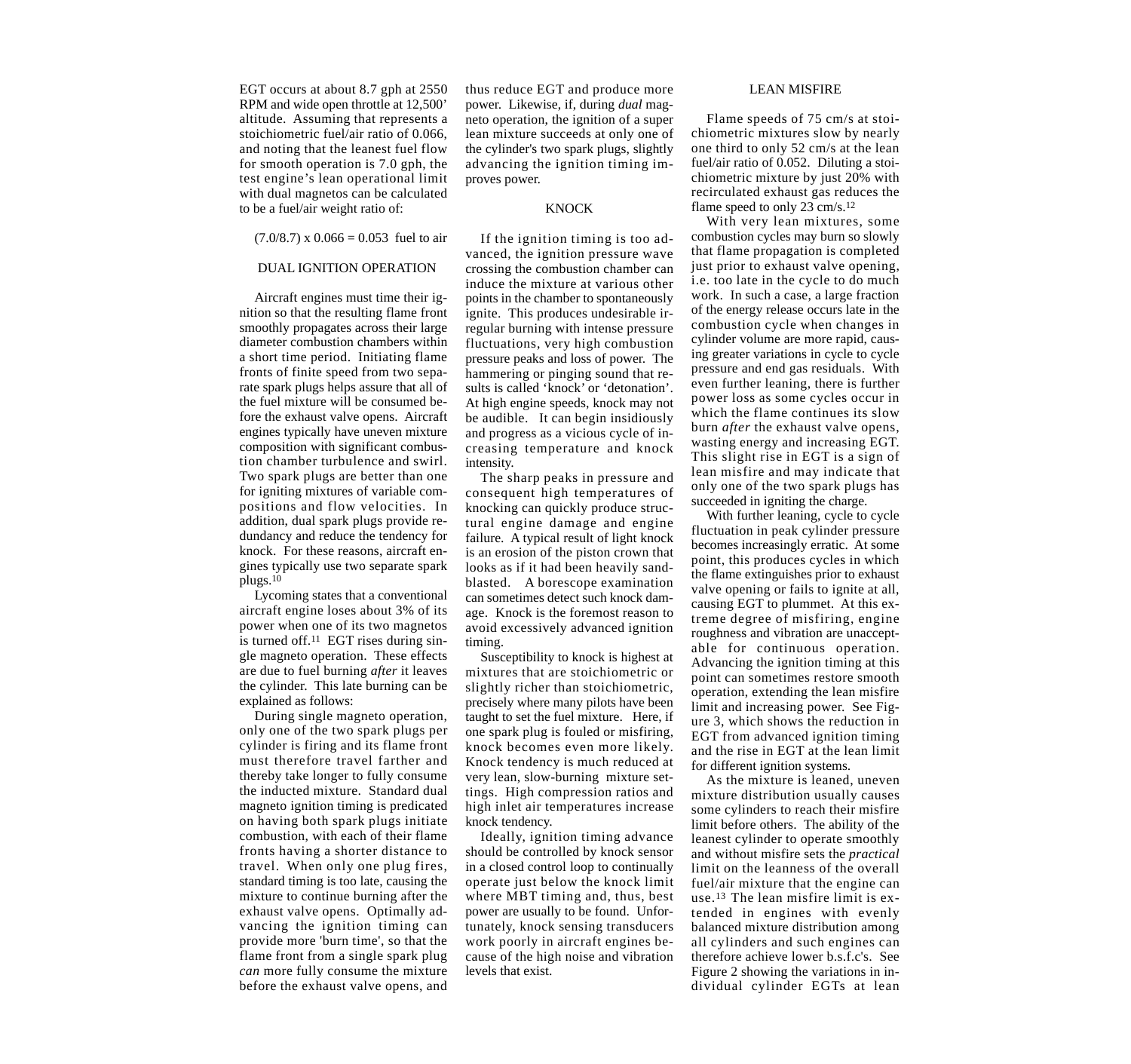

Mooney N6057Q in level flight at 15K density altlitude. Wide open throttle, 2550 RPM, stable TAS, digital acquisition device recordings. Cowl flaps fully opened.  $DM =$  dual magnetos.  $DE =$  dual electronic ignition.  $SE =$  single electronic ignition with one magneto.

mixtures (the "EGT spread").

Max Conrad developed a simple method for finding an engine's practical lean misfire limit. On his famous long distance flights in his Piper Comanche, his technique was to lean the mixture until the engine ran roughly and then enrich it just to the point where it would run smoothly on both magnetos but show slight roughness when operated on one magneto. Such roughness likely meant that the misfir-

Figure 5. Relative spark kernel surface area for magneto (A), high energy ignition (B) and high energy with gap airflow (C).



ing of one of the two spark plugs in the leanest cylinder was kept hidden by the successful firing of the fellow spark plug in that cylinder as long as both magnetos were operating. Although it delivered a maximum in miles per gallon for his record flights, this technique is not recommended by aircraft engine manufacturers.

#### SPARK PLUGS

To assure that a self-sustaining inflammation process disperses rapidly away from the spark plug requires increasing amounts of ignition energy as the mixture is leaned beyond peak EGT.

Distributorless electronic ignition systems using large inductive coils can deliver higher spark energy and spark duration than those of a magneto system. This can be helpful in igniting very lean mixtures.

Most capacitive-discharge ignition (CDI) systems deliver a strong but short duration spark lasting about 100 to 300 microseconds. Some multiplespark-discharge (MSD) ignition systems use a sequence of several brief CDI sparks in rapid succession to extend their effective spark duration. If these multiple sparks are delivered from separate, alternately firing ignition sources, the 'dead' interval between them can be diminished so as to approximate a continuous long duration spark of high energy.

The diameter of the spark can be thought of much the same as we observe that a lightning bolt can be either skinny or fat. The spark diameter depends upon its amperage. The length of the arc is ordinarily set by the spark plug gap, although mixture airflow can stretch a spark into a curved loop of much greater length. See Figure 5, "C". Larger gaps require higher ignition voltage to successfully ionize the molecules between the electrodes. Sparks that are stretched by airflow into loop shapes require substantially higher energy to avoid being 'snuffed out'. Because some degree of airflow, squish or mixture swirl is nearly always present, many engine designers shelter the spark plug electrodes in a somewhat recessed location in the combustion chamber to prevent such 'snuffing'. Recent work suggests that a high energy, stretched loop spark can succeed in igniting super lean mixtures.14

The instantaneous power of the spark can vary dramatically. The finite packet of energy stored in an ignition coil can be delivered as a high power but very brief spark or, alternatively, as a lower power longer duration spark. A reduction in spark power in order to provide longer spark duration can be achieved by reducing the gap between the electrodes. Higher energy ignition systems afford enough energy to sustain good spark duration even when using plug gaps that are twice that of a magneto system.

A fatter spark across a larger gap creates an initial inflammation zone of much greater surface area than a skinny spark in a short gap. See Figure 5, "A versus B". The larger this surface, the more likely it will ignite a very lean mixture and the faster its initial burning rate will be.15 Conceptually, a large surfaced initial spark kernel can better 'reach out' to ignite the scarce fuel molecules nearby and launch of the flame front.

A long spark duration has a greater effect than high current in extending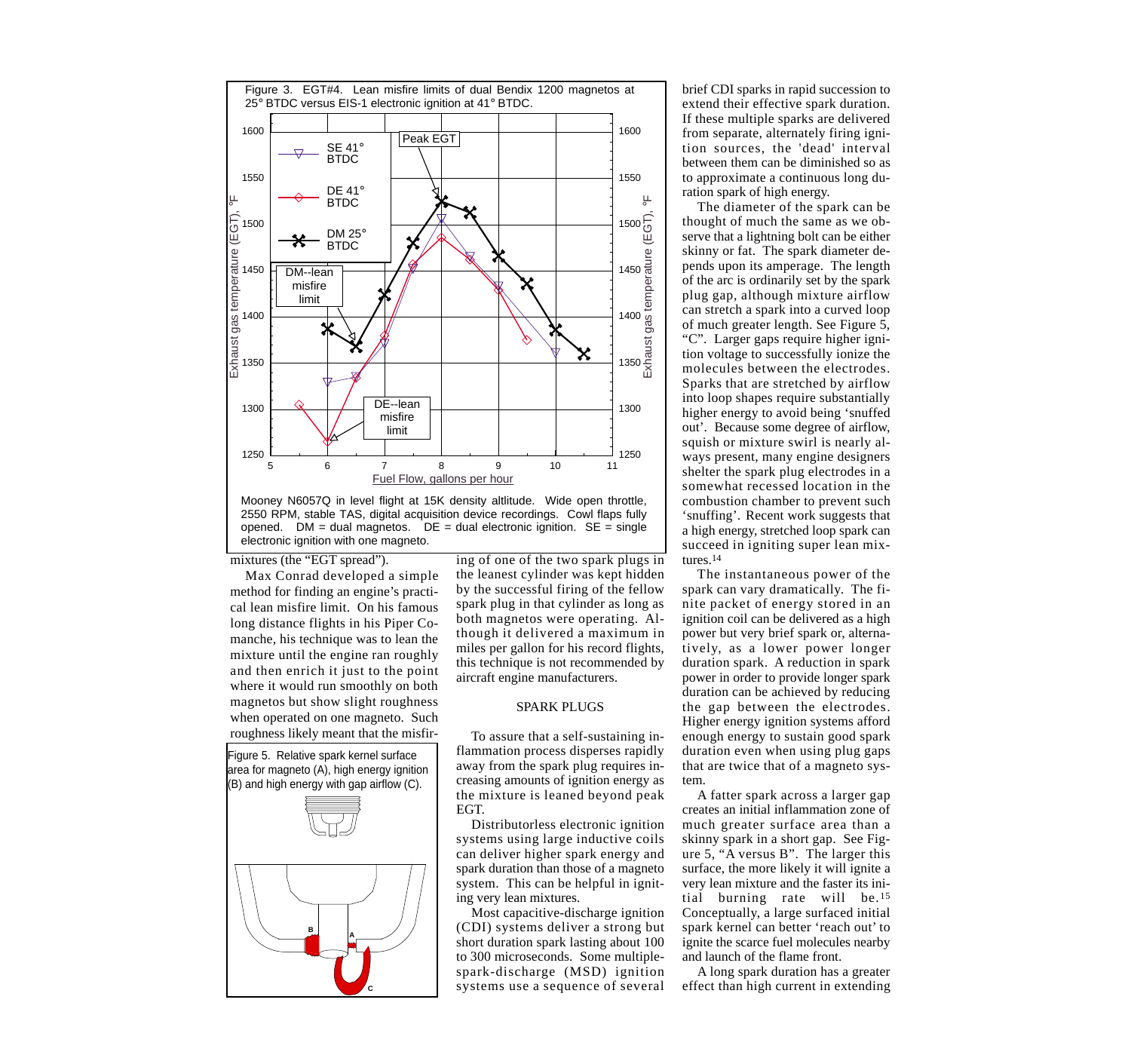

REM37-BY plug with long-reach electrodes.

the lean misfire limit.16 The swirl, turbulence and mixing of lean fuel/air mixtures can cause some regions in the combustion chamber to contain mixtures too lean to ignite at a given instant. Thus, the bottom spark plug of the combustion chamber may succeed in igniting the mixture nearby while its fellow top spark plug's arc fails to do so. A longer duration spark may allow the top spark plug to succeed in igniting its local mixture a few hundred microseconds later when the swirl places a richer mixture near its electrodes. Longer reach spark plugs that place the electrodes deeper into the combustion chamber may also increase the success of the plug in igniting locally lean mixtures.

By accelerating the initial spread of combustion, a larger, high energy spark kernel can allow use of slightly less timing advance than that of a lower energy (magneto) spark.<sup>17</sup> With fast-burning rich mixtures, this advantage of higher spark energy has less noticeable effect because the flame is easy to ignite with even meager spark energy and ignition energy applied after inflammation has occurred has only a modest impact on flame propagation.

#### EXHAUST GAS TEMPERATURE (EGT)

Exhaust gas temperature (EGT) reflects the leanness or richness of the fuel mixture. EGT is also an important diagnostic parameter. It rises significantly during magneto failure or during misfiring due to a fouled spark plug or other cause and it falls during knock or detonation.

The EGT gauge measures the aver-

age gas temperature just outside a cylinder's exhaust port and this reflects the relative temperature of the gases that bathe the head of the exhaust valve when the valve is open. Continuous operation at peak EGT thus imposes the maximum heat burden on the exhaust valve.

A cylinder's EGT represents a moving average from many combustion cycles in that cylinder. Values typically range from 1300-1650°F for normally aspirated engines at cruise power. Mixtures that are "rich of peak" (i.e., ROP or richer than stoichiometric) produce cooler EGTs because unburned fuel acts as a coolant. Mixtures leaner than stoichiometric (LOP) produce cooler EGTs because there is less fuel to burn and the excess of air literally "puts the fire out". See Figure 6.

The 'EGT spread' is the difference between the highest and lowest EGTs among all of an engine's cylinders at a given mixture setting. See Figure 2. At a fixed RPM and M.P., the EGT spread observed across a range of lean mixture settings reflects the evenness of the mixture distribution among all cylinders and can be used as a guide to modify the induction system to improve that distribution. Such modifications should only use EGT data obtained at wide open throttle settings due to the highly variable induction flows at part throttle.

#### MIXTURE DISTRIBUTION

Regretably, uneven mixture distribution plagues most aircraft engines where many cylinders share a common intake manifold, and fuel is poorly atomized. Large fuel droplets may distribute erratically through the induction manifold due to inertia and collimated airflows. EGT spreads of about 100° F with fuel injection and over 200° F with carburetors are fairly typical in such engines, especially at part throttle.18

In the automotive industry, extensive research has been devoted to improving fuel atomization and vaporization by carburetor and induction tract modifications that use nozzles, heated manifolds, vibrating plates, exhaust gas recirculation or other methods. Results show that fully vaporized fuel may not ignite quite as readily as ideally atomized tiny fuel

droplets. Droplets of less than 15 micron diameter have been found to best follow the bending airflow path of induction manifolds.19 Research has shown that lean ignition is more sensitive to atomization quality than to ignition energy.20

The tiny emitter orifices of the Ellison Throttle Body deliver a finely atomized fuel fog to the induction system. This fog distributes more evenly and ignites more readily than larger fuel droplets. This helped make possible the very lean mixture operation of the test engine used for this report.

The presence of excess oxygen in lean mixtures promotes more complete combustion because more collisions occur between fuel and oxygen molecules. This means less wasted fuel and an overall reduction in exhaust emissions.

In normally aspirated engines that have a narrow EGT spread, operating at below 70% power with mixtures 150-200° F lean of peak EGT offers the following benefits:

- 1) much cooler exhaust valves.
- 2) reduced cooling drag.
- 3) reduced emissions.
- 4) less noise.
- 5) less coking of the chamber.
- 6) less oil contamination.
- 7) reduced spark plug fouling.
- 8) less risk of detonation.

The reduced power and airspeed of such operation are compensated by a valuable increase in the distance between fuel stops. See Figure 2.

#### **CONCLUSIONS**

**1. The ideal ignition timing (MBT timing) for a given engine varies with power setting, altitude and fuel mixture.**

**2. As the mixture is leaned beyond peak EGT (LOP), it burns progressively more slowly and therefore requires a progressively more advanced ignition point for maximum efficiency.**

**3. MPG and flight efficiency are maximized and cooling demand and emissions are minimized by operation at lean (LOP) fuel/air mixtures. Such operation is usually not possible (nor recommended by engine manufacturers) because of the un-**